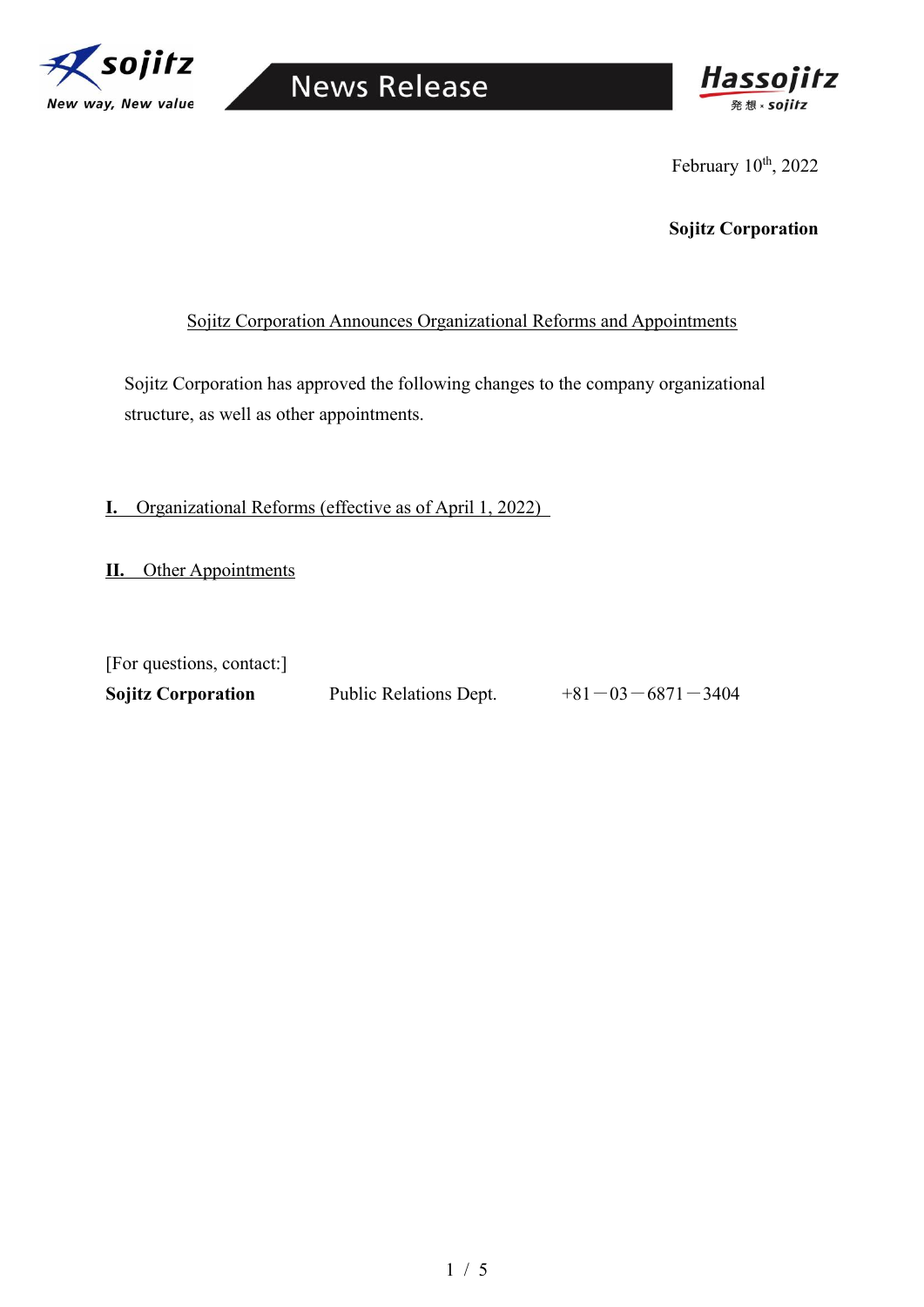



I. Organizational Reforms (effective as of April 1, 2022)

Sojitz aims to accelerate progress towards realizing market-oriented initiatives and co-creation among customers, partners, and Sojitz Group members. The **Planning & Administration Office** will be reorganized to expand its functions alongside reorganization of the **Controller Office** and **Risk Management Department**, with the goal of strengthening on-site capabilities of division management.



Organizational reforms will be implemented for the following business divisions.

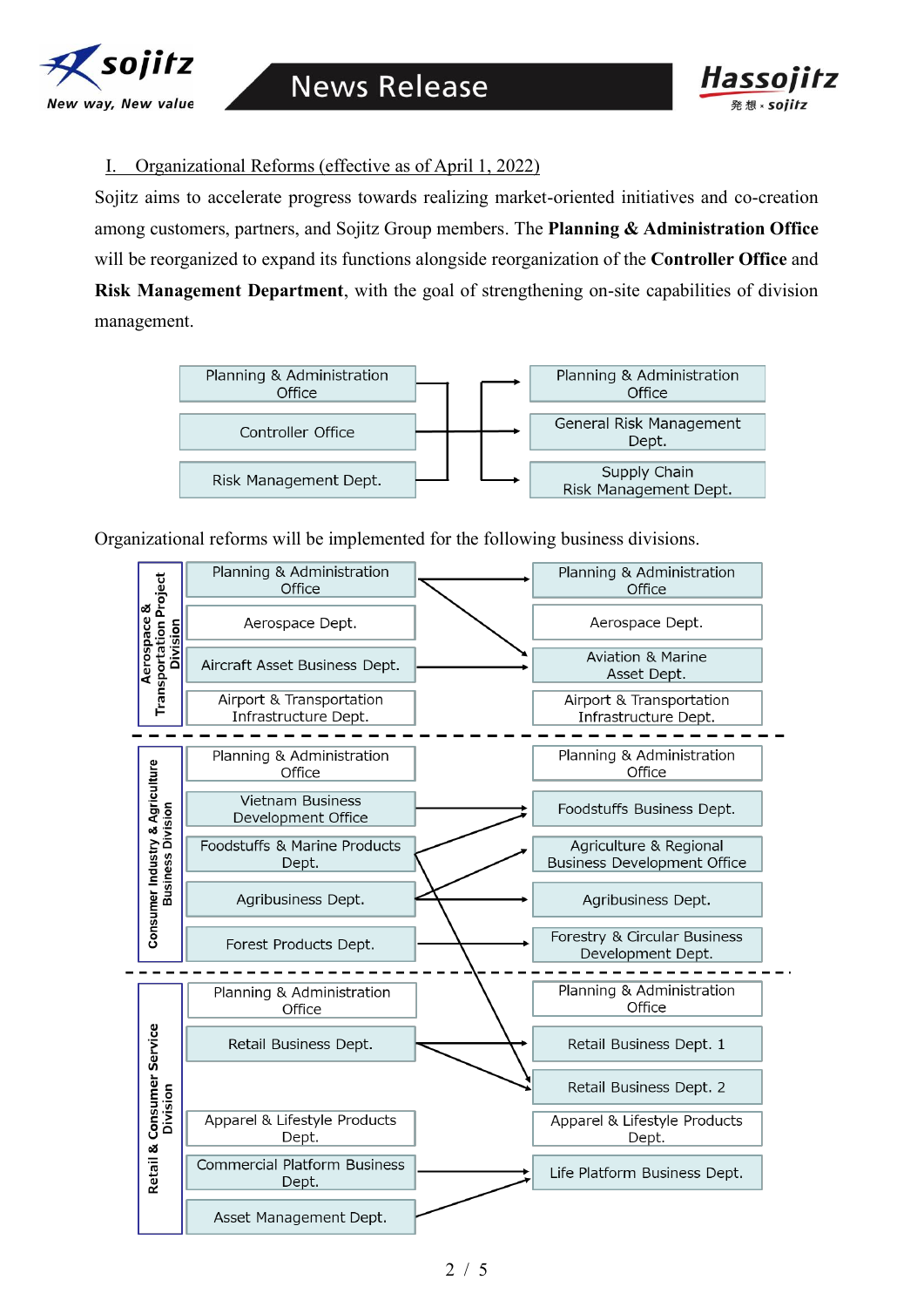



## II. Other Appointments

| Date | New position                     | Name           | Continuous position,            |
|------|----------------------------------|----------------|---------------------------------|
|      |                                  |                | ) Previous position             |
| 4/1  | <b>Executive Officer</b>         | Makoto Shibuya | <b>Executive Officer</b>        |
|      | COO, Corporate Planning          |                | COO, Corporate Planning         |
|      | Department,                      |                | Department,                     |
|      | Corporate Sustainability Office, |                | Corporate Sustainability Office |
|      | Portfolio Transformation Office  |                |                                 |
|      | General Manager, Corporate       |                |                                 |
|      | Planning Dept.<br>$\geq 1$       |                |                                 |
| 4/1  | General Manager, General         | Hitoshi Oda    | (General Manager, Risk)         |
|      | Risk Management Dept.            |                | Management Dept.)               |
| 4/1  | <b>General Manager, Supply</b>   | Yasutaka       | (Controller Office              |
|      | Chain Risk Management Dept.      | Nakanishi      | (Metals, Mineral Resources &    |
|      |                                  |                | Recycling, Chemicals)           |
| 4/1  | General Manager, Planning &      | Takeshi        | (General Manager, Controller    |
|      | Administration Office,           | Nishimura      | Office (Metals, Mineral         |
|      | <b>Automotive Division</b>       |                | Resources & Recycling,          |
|      |                                  |                | Chemicals)                      |
| 4/1  | General Manager, Planning &      | Nobuhiro Koga  | (General Manager, Controller)   |
|      | Administration Office,           |                | Office (Automotive, Aerospace   |
|      | Aerospace & Transportation       |                | & Transportation Project,       |
|      | Project Division                 |                | Infrastructure & Healthcare)    |
| 4/1  | General Manager, Aviation &      | Takuya         | (General Manager,               |
|      | Marine Asset Dept.               | Akahoshi       | Aircraft Asset Business Dept.)  |
| 4/1  | General Manager, Planning &      | Tomoyuki Ideno | (NISSHO ELECTRONICS             |
|      | Administration Office,           |                | CORPORATION)                    |
|      | Infrastructure & Healthcare      |                |                                 |
|      | Division                         |                |                                 |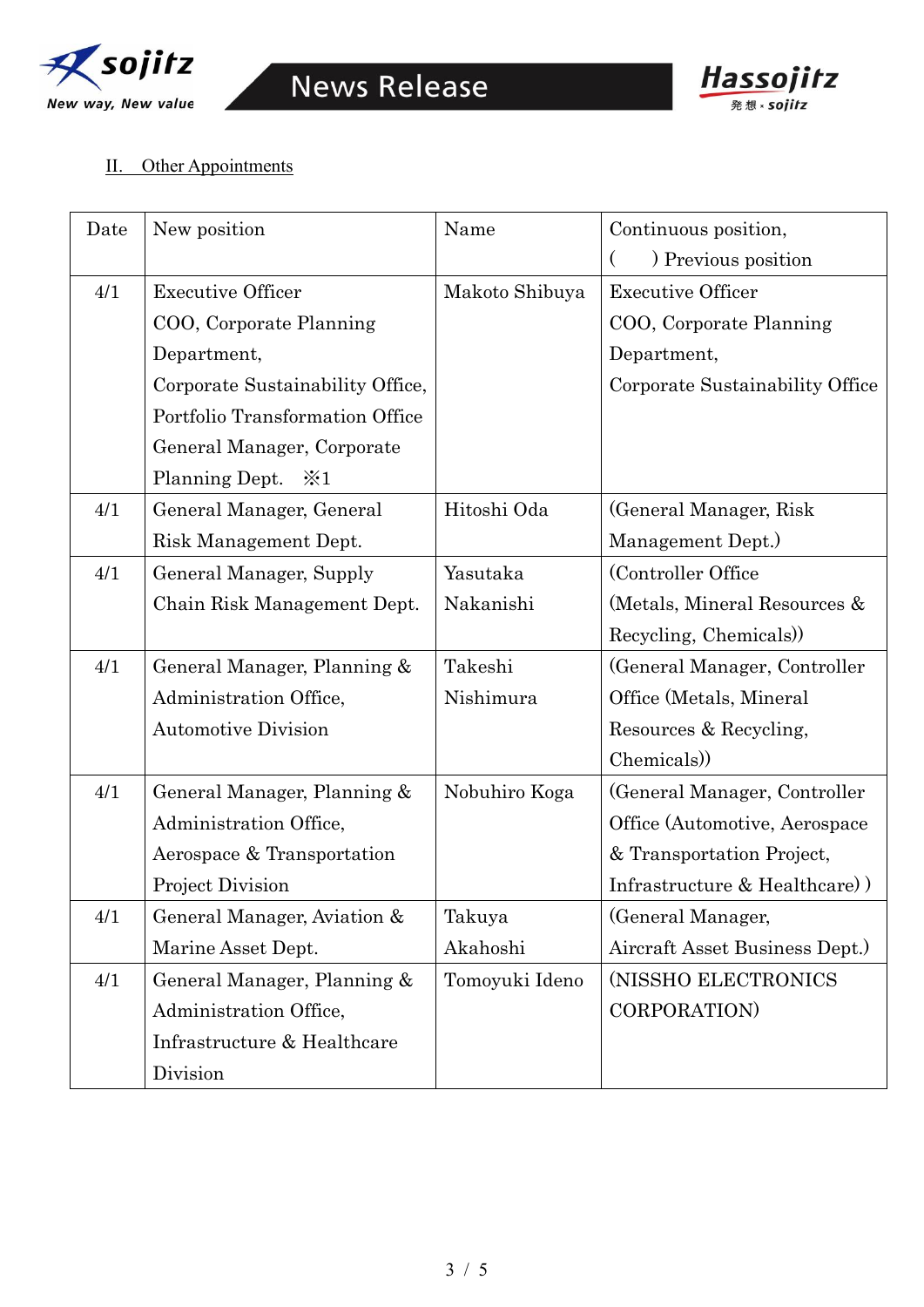



| Date | New position                         | Name            | Continuous position,           |
|------|--------------------------------------|-----------------|--------------------------------|
|      |                                      |                 | ) Previous position            |
| 4/1  | Vice COO, Metals, Mineral            | Daisei          | (General Manager, Corporate)   |
|      | Resources & Recycling Division       | Yamamoto        | Planning Dept.)                |
|      | General Manager, Planning &          |                 |                                |
|      | Administration Office,               |                 |                                |
|      | Metals, Mineral Resources &          |                 |                                |
|      | Recycling Division                   |                 |                                |
| 4/1  | General Manager, Planning &          | Shinichiro Aoki | (Director/COO, solvadis)       |
|      | Administration Office,               |                 | deutschland gmbh)              |
|      | Chemicals Division $\&2$             |                 |                                |
| 4/1  | General Manager, Planning &          | Shinji Ohashi   | (General Manager, Controller)  |
|      | Administration Office,               |                 | Office (Consumer Industry &    |
|      | Consumer Industry &                  |                 | Agriculture Business, Retail & |
|      | <b>Agriculture Business Division</b> |                 | Consumer Service)              |
| 4/1  | General Manager, Foodstuffs          | Takuya Sudo     | (Vietnam Business)             |
|      | Business Dept.                       |                 | Development Office)            |
| 4/1  | General Manager, Forestry &          | Isao Sakashita  | (General Manager, Forest       |
|      | Circular Business Development        |                 | Products Dept.)                |
|      | Dept.                                |                 |                                |
| 4/1  | Vice COO, Retail & Consumer          | Sari Miida      | (General Manager, Retail)      |
|      | <b>Service Division</b>              |                 | Business Dept.)                |
|      | General Manager, Planning &          |                 |                                |
|      | Administration Office,               |                 |                                |
|      | Retail & Consumer Service            |                 |                                |
|      | Division                             |                 |                                |
| 4/1  | General Manager, Retail              | Tomoyuki Isago  | (Impact HD Inc.)               |
|      | <b>Business Dept. 1</b>              |                 |                                |
| 4/1  | General Manager, Retail              | Manabu Ueda     | (General Manager,              |
|      | Business Dept. 2                     |                 | <b>Vietnam Business</b>        |
|      |                                      |                 | Development Office)            |
| 4/1  | General Manager, Life                | Dai Fukuda      | (General Manager,              |
|      | Platform Business Dept.              |                 | <b>Commercial Platform</b>     |
|      |                                      |                 | Business Dept.)                |